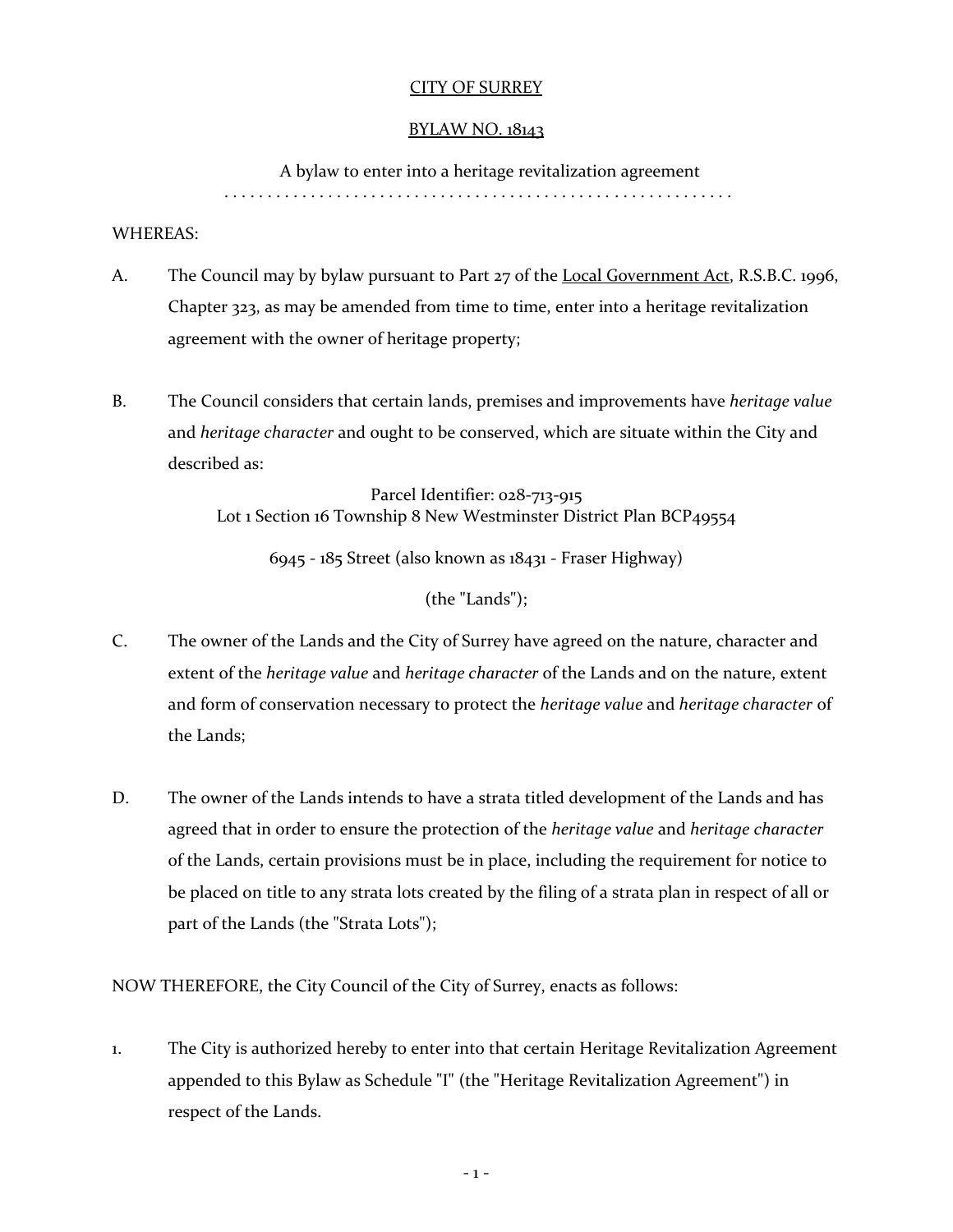- 2. The Mayor and the City Clerk are authorized on behalf of the Council to sign the Heritage Revitalization Agreement and to register a notice on the title of the Lands and on the title of each of the Strata Lots.
- 3. Schedule "I" forms a part of this Bylaw.
- 4. This Bylaw may be cited for all purposes as "City of Surrey Heritage Revitalization Agreement Bylaw, 2013, No. 18143"

PASSED FIRST READING on the 25th day of November, 2013.

PASSED SECOND READING on the 25th day of November, 2013.

PASSED THIRD READING on the 25th day of November, 2013.

RECONSIDERED AND FINALLY ADOPTED, signed by the Mayor and Clerk, and sealed with the Corporate Seal on the day of , 2013.

\_\_\_\_\_\_\_\_\_\_\_\_\_\_\_\_\_\_\_\_\_\_\_\_\_\_\_\_\_\_\_\_\_\_\_\_\_\_ MAYOR

\_\_\_\_\_\_\_\_\_\_\_\_\_\_\_\_\_\_\_\_\_\_\_\_\_\_\_\_\_\_\_\_\_\_\_\_\_\_ CLERK

h:\clerks\by-laws\bylaw library\pending\18000\18100\byl 18143.docx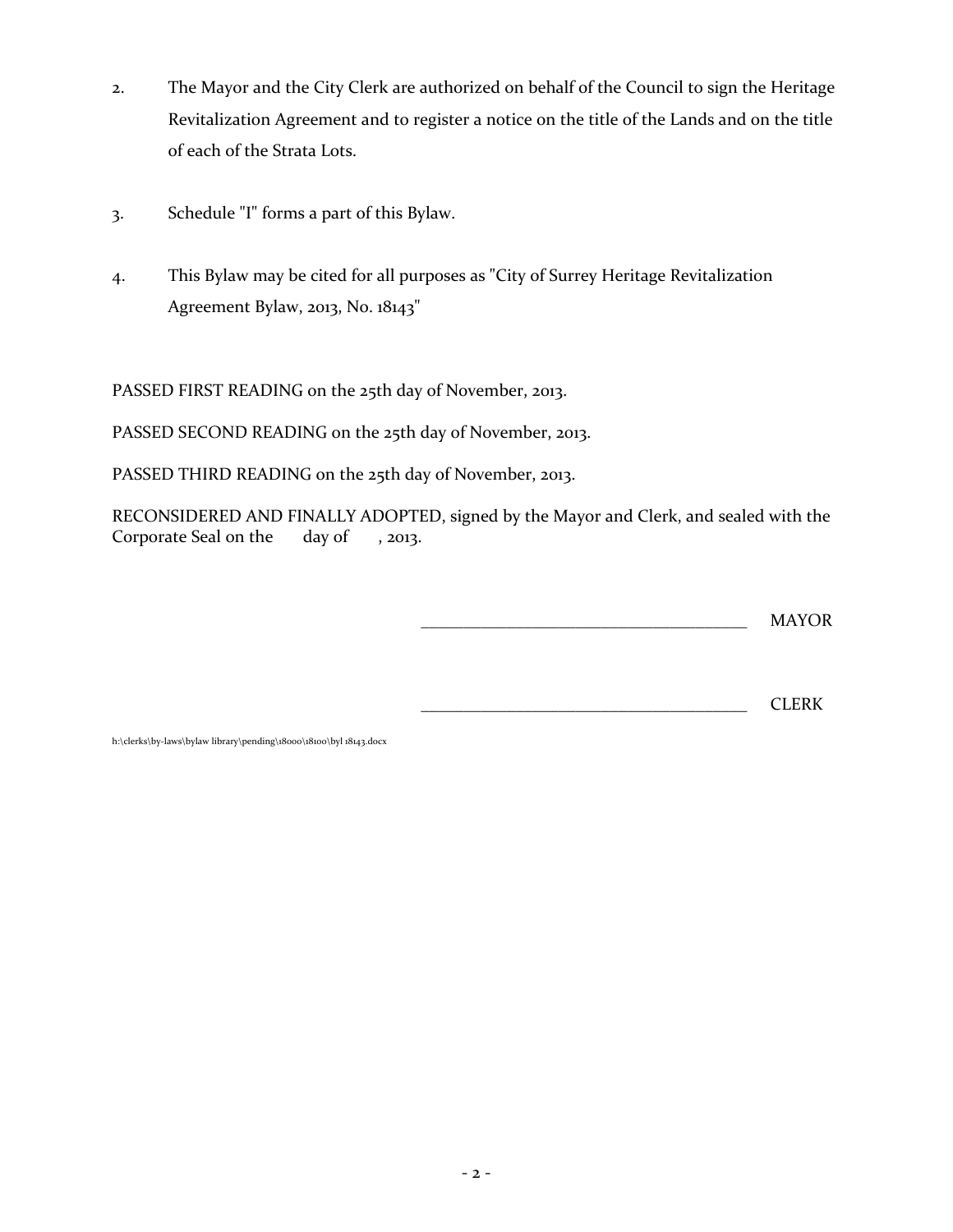### **SCHEDULE "I"**

[To City of Surrey Heritage Revitalization Agreement Bylaw, 2013, No. 18143]

### **HERITAGE REVITALIZATION AGREEMENT**

This Agreement made the <u>quality day of electron 2013</u>, 2013

BETWEEN:

0761210 B.C. LTD., INC.NO. 761210 5757 - 136 Street Surrey, British Columbia V3X 1J4

(the "Owner")

### OF THE FIRST PART

AND:

CITY OF SURREY, a municipal corporation, and having offices at 14245 - 56 Avenue Surrey, British Columbia V3X 3A2

(the "City")

#### OF THE SECOND PART

#### WHEREAS:

A. The Owner is the registered owner in fee simple of the following lands and premises situate in the City of Surrey, British Columbia and described as:

Parcel Identifier: 028-713-915 Lot 1 Section 16 Township 8 New Westminster District Plan BCP49554

6945 - 185 Street (also known as 18431 - Fraser Highway)

(the "Lands");

- B. The Owner and the City consider that the Lands, including the improvements and features on the Lands, have *heritage value* and *heritage character*;
- C. The Owner and the City desire to conserve the *heritage value* and *heritage character* of the Lands;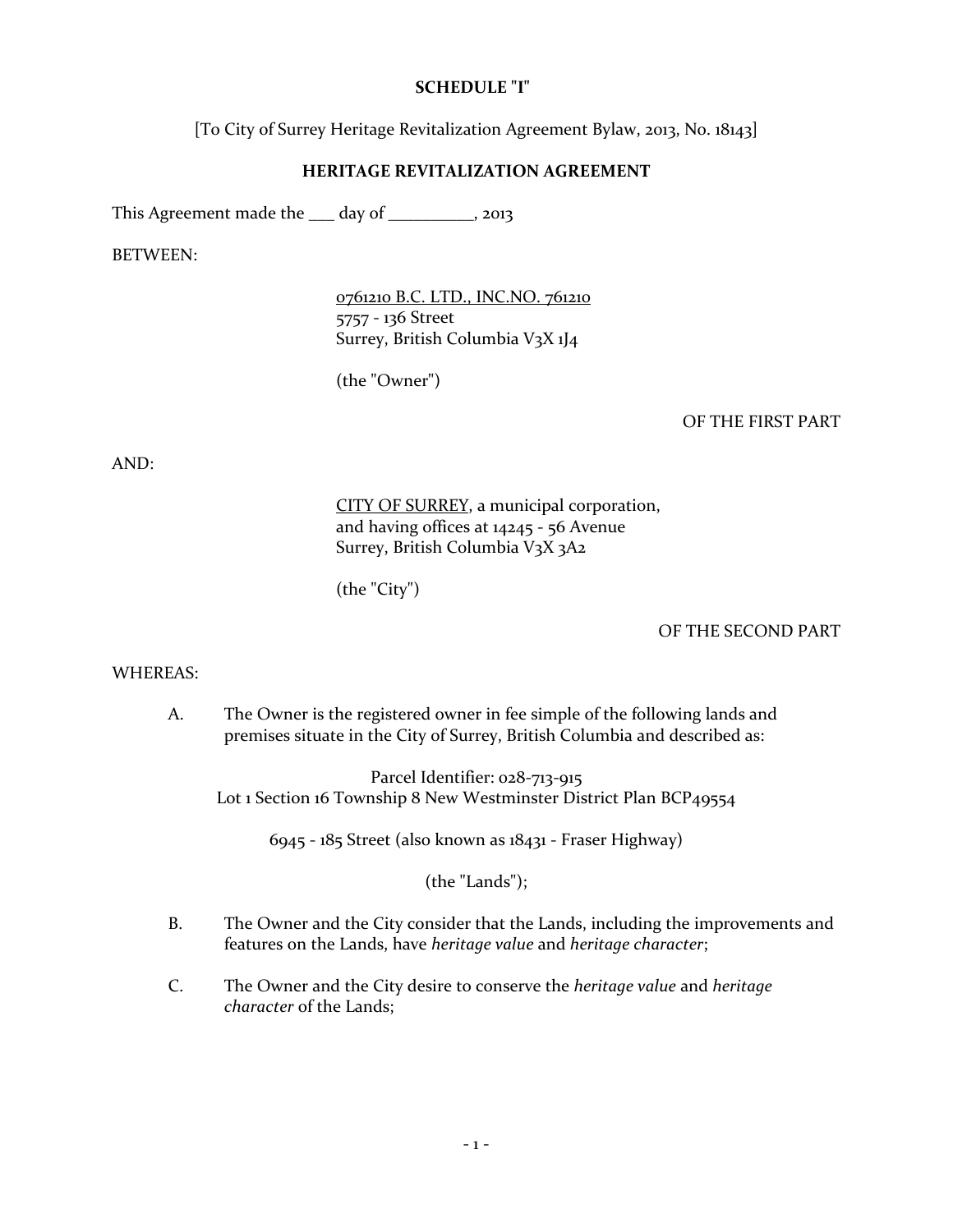- D. For the purpose of conservation of the *heritage value* and *heritage character* of the Lands, the Owner and the City have agreed to enter into this Agreement setting out the terms and conditions of continuing protection for the *heritage value* and *heritage character* of the Lands;
- E. The Owner has agreed to the terms for compensating the City for the loss in heritage value in accordance with Section 2(f) of this Agreement in the event the heritage improvements or features on the Lands are moved or destroyed other than through natural causes;
- F. The improvements or features on the Lands which have *heritage value* and *heritage character* which both the Owner and City desire to conserve have been described by text, photographs, plans and drawings attached as Schedule "A" (the "Conservation Plan") to this Agreement and Schedule "B" (the "DL&A Plan");
- G. The improvements or features identified in the Conservation Plan as the George E. Lawrence House (the "House") is listed on the Surrey Heritage Register and the Owner and the City consider that the House has *heritage value* and *heritage character* such that all provisions of this Agreement applicable to the Lands also apply to the House.

NOW THEREFORE THIS AGREEMENT WITNESSES that in consideration of the mutual premises of the parties hereto and for other good and valuable consideration (the receipt and sufficiency of whereof is hereby by the parties acknowledged) the Owner and the City covenant and agree with one another pursuant to Section 966 of the Local Government Act, R.S.B.C. 1996, Chapter 323, as amended, re-enacted or consolidated from time to time and any successor statute (the "Local Government Act"), as follows:

# Conservation Plan

- 1. (a) The Conservation Plan forms a part of this Agreement. To the extent that the text, photographs, plans and drawings constituting the Conservation Plan require interpretation, the City shall be, in the first instance, the interpreter of the Conservation Plan and shall determine the matter. If the Owner is dissatisfied with the City's interpretation, then Section 15 of this Agreement shall apply.
	- (b) Part I of the Conservation Plan identifies, details and describes the character, extent and nature of the improvements and features on the Lands that have *heritage value* and *heritage character*. Part II of the Conservation Plan sets out the maintenance strategy, general standards and exemptions for the *conservation* and maintenance of all improvements and features on the Lands that have *heritage value* and *heritage character*. Part III of the Conservation Plan sets out the standards and specifications for relocation, restoration, rehabilitation, replication, repair, replacement or maintenance to be undertaken and completed pursuant to this Agreement, including, but not limited to: the foundation; roof structure, roof cladding, rainwater disposal, and chimneys; building envelope, wood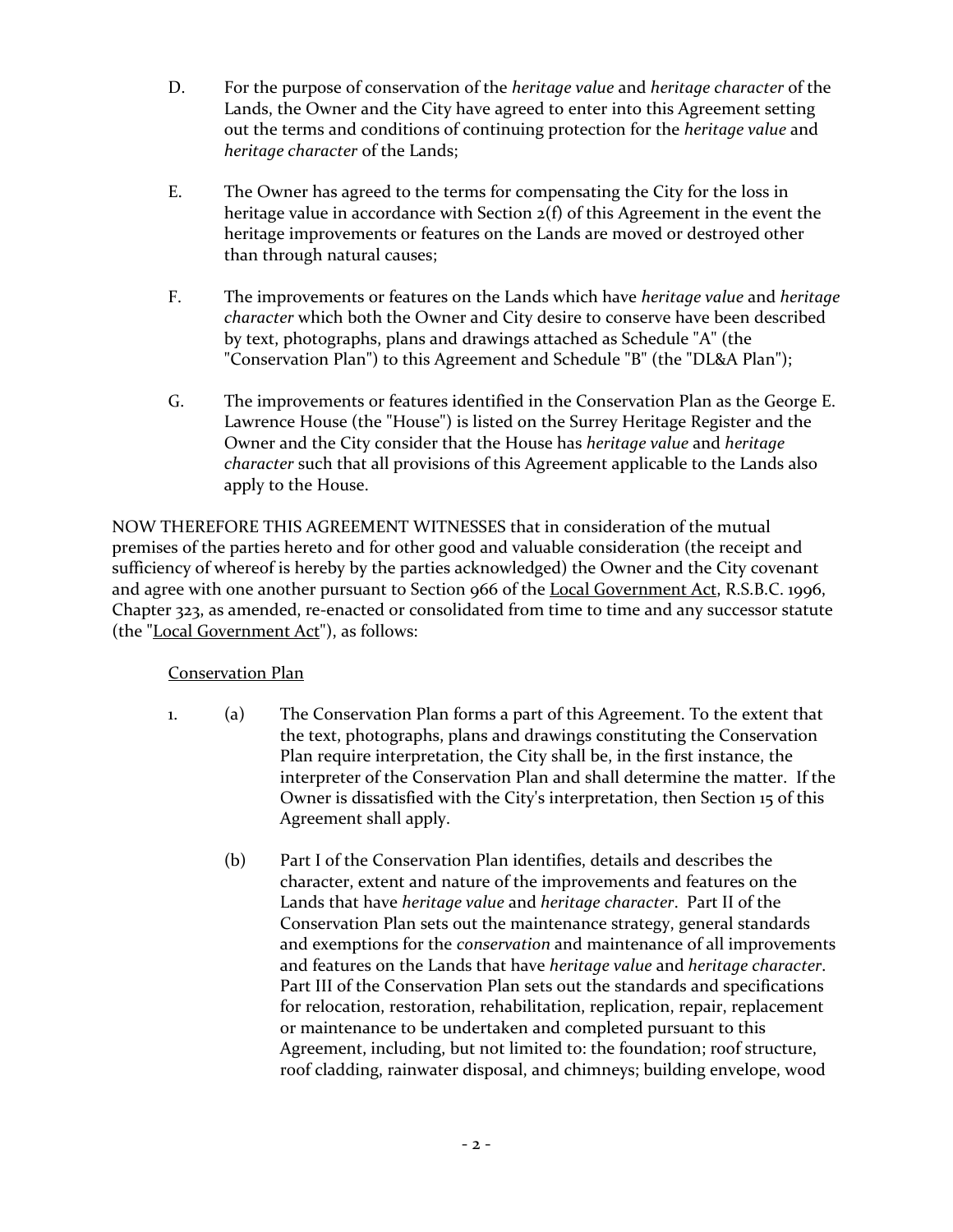detailing and trims, windows and doors; interior conditions; new construction; and landscaping, fences, and street interface.

### Owner's Obligations to Protect, Conserve, Maintain and Rebuild

- 2. The Owner covenants and agrees that:
	- (a) No improvements on the Lands identified in the Conservation Plan as having *heritage value* or *heritage character* shall be *altered* including alterations required or authorized by this Agreement, except as agreed to in writing by the City.
	- (b) Each action of relocation, restoration, rehabilitation, replication, repair, replacement or maintenance, required by Parts I, II and III of the Conservation Plan, shall be commenced and completed in accordance with the timing, phasing, standards and specifications set out the Conservation Plan.
	- (c) All improvements identified in Parts I and II of the Conservation Plan as having *heritage value* and *heritage character* shall be maintained to the minimum standards and in accordance with the guidelines and requirements set out in the Conservation Plan and the DL&A Plan.
	- (d) In the event the House is damaged, the Owner of the Lands accepts the obligation to undertake all necessary construction to restore the damaged portion or portions of the House to its original condition. The Owner is required to apply for and to hold a heritage alteration permit specifying the measures to be taken to restore the damaged portion or portions of the House. The heritage alteration permit shall be subject to review and approval by the Heritage Advisory Commission. The restoration of the House shall reflect the character-defining elements and design components including, but not limited to: location on the original parcel of land along what is now the Fraser Highway; rural residential form, scale, and massing as expressed by its one and one-half storey height, medium pitched side-gable roof with cross-gable dormer at the front, and entrance porch with shed roof at the front entrance; wood-frame construction with wooden drop-siding and cornerboards; vernacular farmhouse influences such as its simple square plan, whalebone bargeboards, and closed soffits; and original window openings and wooden window frames all as subject to approval by the City Architect or designate.
	- (e) In the event the House is destroyed, the Owner of the Lands accepts the obligation to undertake all necessary construction to create a replica of the House. The Owner is required to apply for and to hold a heritage alteration permit specifying the measures to be taken to create a replica of the House. The heritage alteration permit shall be subject to review and approval by the Heritage Advisory Commission. The construction of the replica of the House shall reflect the character-defining elements and design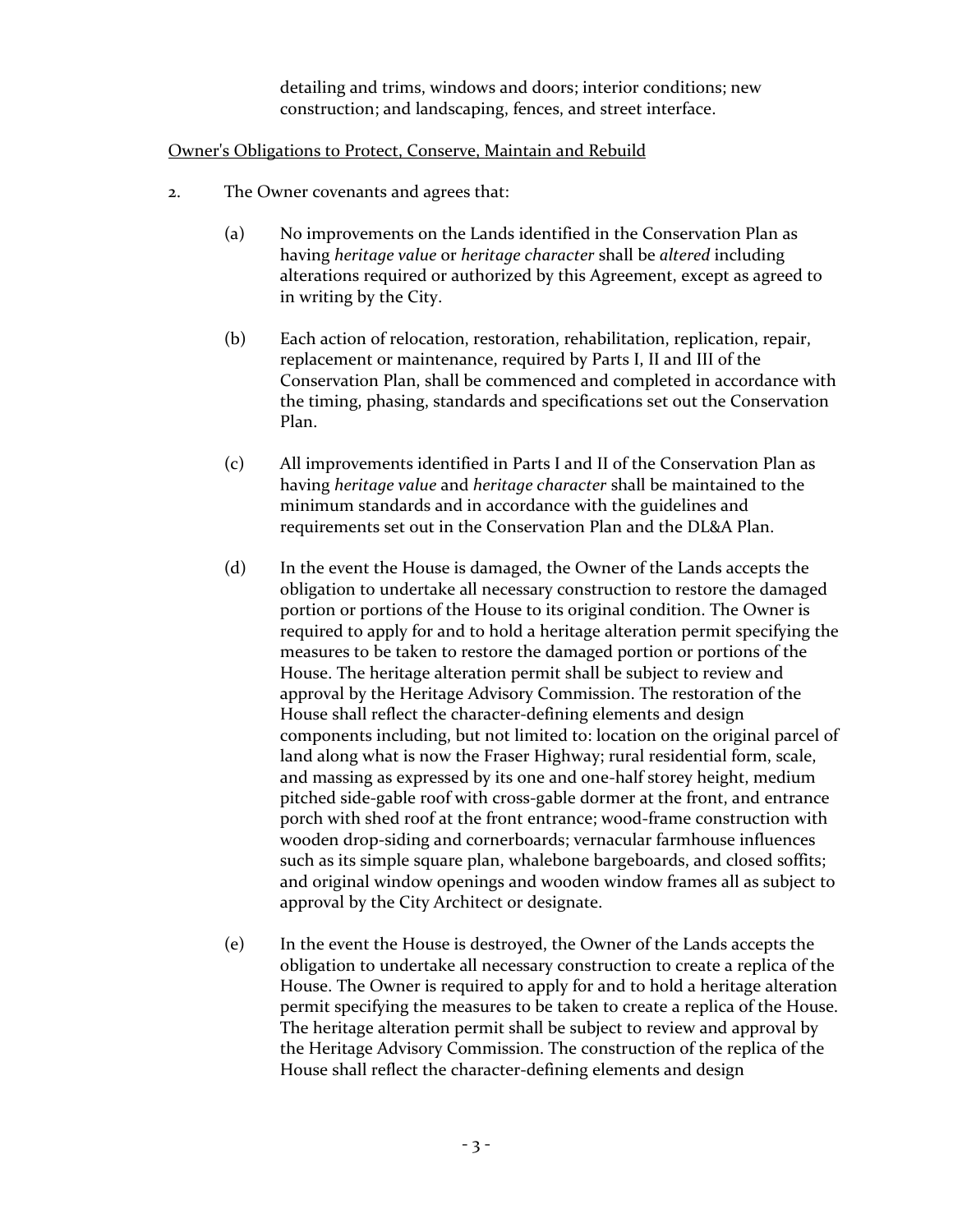components as described in Section 2(d)**,** all as subject to approval by the City Architect or designate.

- (f) In the event that the House is destroyed, in addition to the construction of a replica described in 2(e), the Owner covenants and agrees to compensate the City for the loss in heritage value to the community in the amount of \$110,297.85 indexed to the Vancouver Consumer Price Index (CPI) with 2013 being the base year, except that if the House is destroyed through natural causes, including but not limited to, flood, earthquake and accidental fire as determined by the City in its sole discretion, and a replica is constructed by the Owner that is acceptable to the Heritage Advisory Commission or any successor decision making body in is sole discretion, then payment of compensation by the Owner to the City is not required.
- (g) If the House becomes vacant and unoccupied, the Owner of the Lands agrees to maintain the integrity and security of the House and Lands including but not limited to, on-site security, monitored security alarm system, perimeter fencing and lighting, and boarding of windows and doors. The Owner of the Lands must provide to the City in writing a 24 hour emergency contact number and confirm the security measures are in place. If the Owner fails to secure the House, the City may and is authorized to enter onto the Lands to undertake the necessary works to secure the House, and the cost shall be at the expense of the Owner and the City shall be at liberty to recover the costs in a like manner as City property taxes on the Lands and to conduct inspections to determine that the security measures continue to be in place.
- (h) Once the House is occupied, there must be appropriate security measures in place to maintain the integrity and security of the House and Lands. Should the House become vacant and unoccupied for a period of 30 days or more, the requirements in  $2(g)$  apply, including the right of the City to enter onto the Lands to carry out the necessary works at the expense of the Owner and confirm that security measures are in place, unless otherwise agreed to in writing by the City. The Owner of the Lands must also provide to the City in writing a 24-hour emergency contact number.
- (i) The Owner shall do or cause to be done all such things, and shall take or cause to be taken all such actions, as are necessary to ensure that the restrictions and requirements set out in Parts II and III of the Conservation Plan are fully observed, and the Owner shall not do, cause or allow to be done anything that would be in breach of the restrictions and requirements of this Agreement.
- (j) Where required by the City in a heritage alteration permit, the Owner shall provide a security to guarantee the performance of the terms, requirements and conditions contained in the Conservation Plan.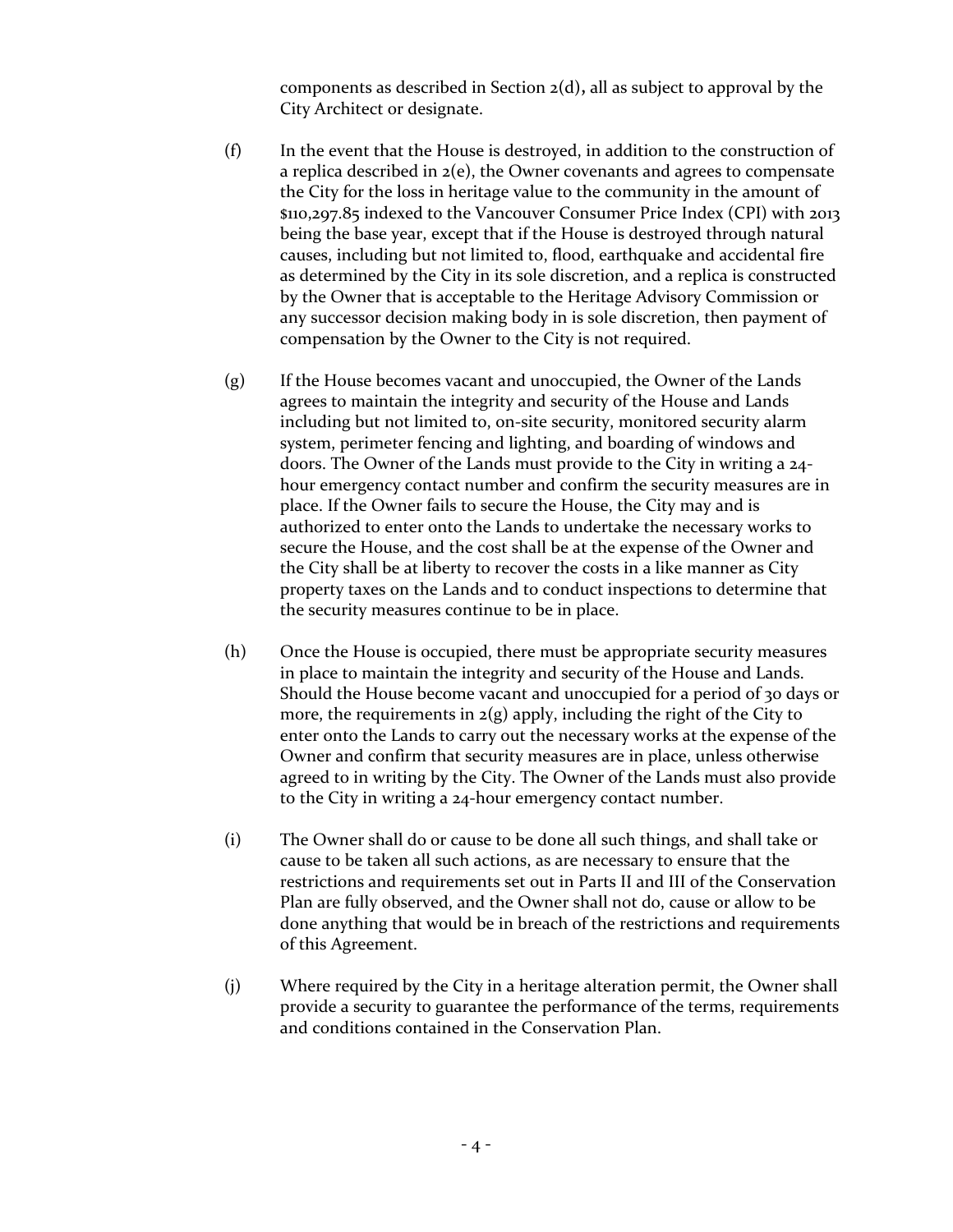- (k) The Owner may not apply to the City for funding including, but not limited to, monies for exemption from taxes, or any provision for assistance as specified in Section 25 of the Community Charter, S.B.C. 2003, c.26 (the "Community Charter").
- (l) If the intent is to have a strata titled development, the Owner as the owner developer will insure that the maintenance requirements discussed in this Agreement will be set out within the bylaws governing the strata titled development before the first meeting of the owners of the strata development. The bylaws that reflect these maintenance requirements, and the maintenance requirements themselves, shall not be changed without the prior written consent of the City.

# Variation to Bylaws

3. No variation to bylaws are applicable to the Lands.

# Construction and Maintenance

4. Wherever under this Agreement the Owner relocates, restores, rehabilitates, replicates, repairs, replaces, maintains or in any way alters improvements on, or features of the Lands identified in the Conservation Plan as having *heritage value* and *heritage character* or constructs or maintains other works to protect or conserve such improvements or features, all such work shall be done at the Owner's sole expense strictly in accordance with the Conservation Plan and as agreed by the City in writing and all improvements or features shall be diligently and continuously maintained in good repair and efficient operating condition by the Owner at the Owner's sole expense in accordance with good engineering, design, heritage and conservation practice.

# No Liability to City

- 5. In no case shall the City be liable or responsible in any way for:
	- (a) any personal injury, death or consequential damage of any nature whatsoever, howsoever caused, that be suffered or sustained by the Owner or by any other person who may be on the Lands; or
	- (b) any loss or damage of any nature whatsoever, howsoever caused to the Lands or any improvements or personal property thereon belonging to the Owner or to any other person,

arising directly or indirectly from compliance with the restrictions and requirements of this Agreement, wrongful or negligent failure or omission to comply with its restrictions and requirements, or refusal, omission or failure of the City to enforce or require compliance by the Owner with the restrictions or requirements or with any other term, condition or provision of this Agreement.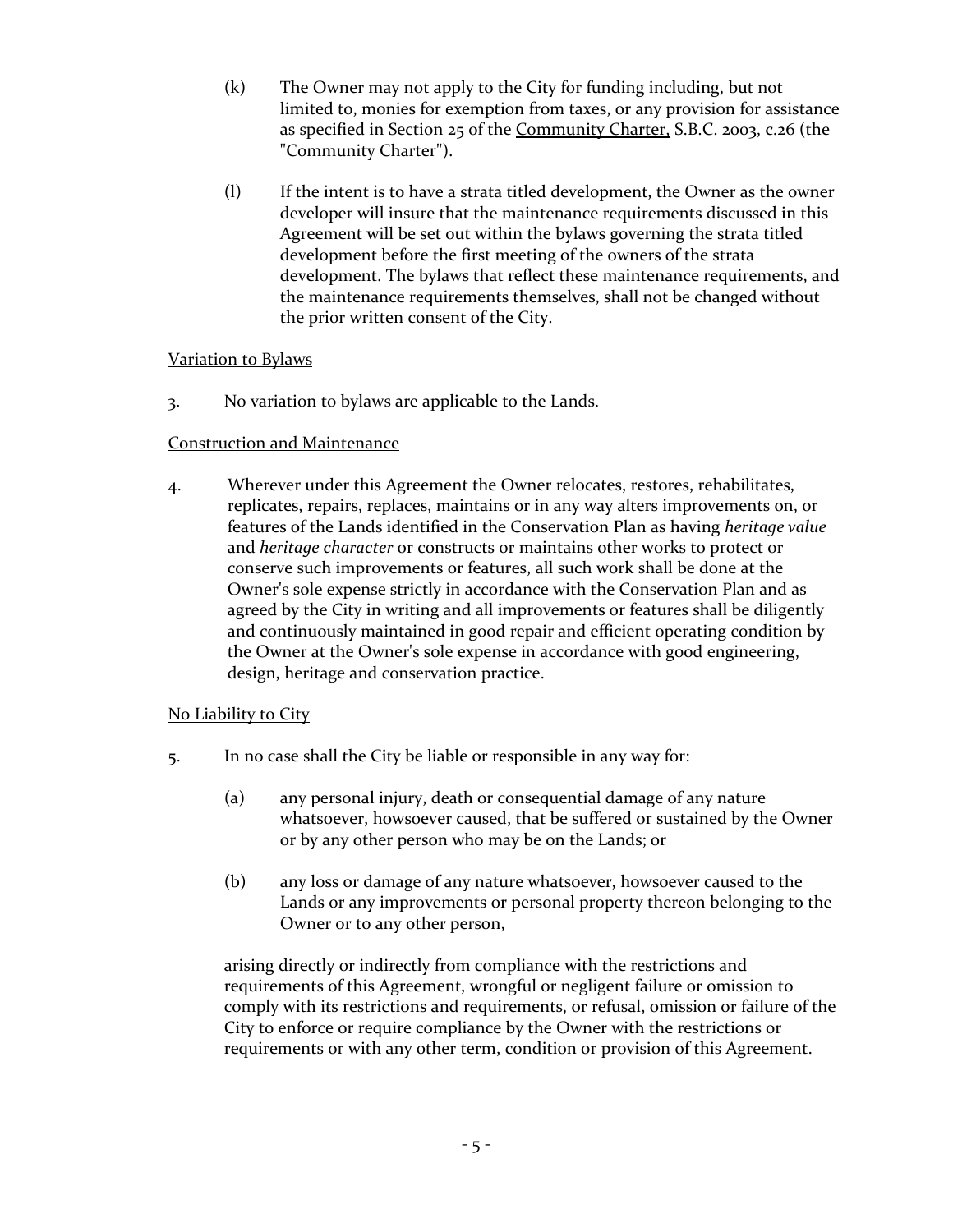# Reasonable Care and Risk

6. The Owner shall at all times, in complying with the restrictions or requirements of this Agreement, take reasonable care not to injure any person or cause or allow damage to any property, and shall take reasonable care not to cause, suffer, permit or allow any condition to exist that might reasonably lead to, cause or result in injury to any person or property including persons and property on adjacent lands. It shall be the sole responsibility of the Owner to comply and maintain compliance with the restrictions and requirements in a safe manner, and without reasonably foreseeable risk to persons or property. Compliance with the restrictions and requirements in this Agreement shall be at the sole and exclusive risk and cost of the Owner.

# **Modification**

7. If, in fulfilling its responsibilities and obligations pursuant to this Agreement, the Owner perceives or becomes aware of any unreasonable risk of injury to persons or damage to property or other potential loss that cannot be reasonably avoided, alleviated, reduced or eliminated except by measures that would be a breach of the restrictions, requirements of this Agreement, the Owner shall notify the City in writing of the nature and extent of the risk and of the measures proposed by the Owner to be undertaken at its sole cost to reduce, alleviate, avoid or eliminate the risk. Risk shall remain with the Owner.

# **Indemnity**

8. The Owner shall at all times indemnify and save harmless the City and its elected and appointed officials, employees, contractors and agents of and from all loss and damage, and all actions, claims, costs, demands, expenses, fines, liabilities and suits of any nature whatsoever by whomsoever brought for which the City shall or may become liable, incur or suffer by reason of existence and effect whether direct or indirect of the restrictions or requirements of this Agreement, or breach or nonperformance by the Owner of any covenant, term or provision hereof, or by reason of any work or action of the Owner in performance of this Agreement, or by reason of any work or action of the Owner in performance of its obligations, or by reason of any wrongful act or omission, default or negligence of the Owner.

# Alternative Remedies

9. Any performance by the City pursuant to a statutory right to perform the obligations of an Owner arising out of this Agreement may be exercised fully in accordance with the Local Government Act and the Community Charter, and shall be without prejudice to any and all other remedies at law and equity available to the City, and no reference in this Agreement to, or exercise of any specific right or remedy by the City, shall preclude the City from exercising any other right or remedy.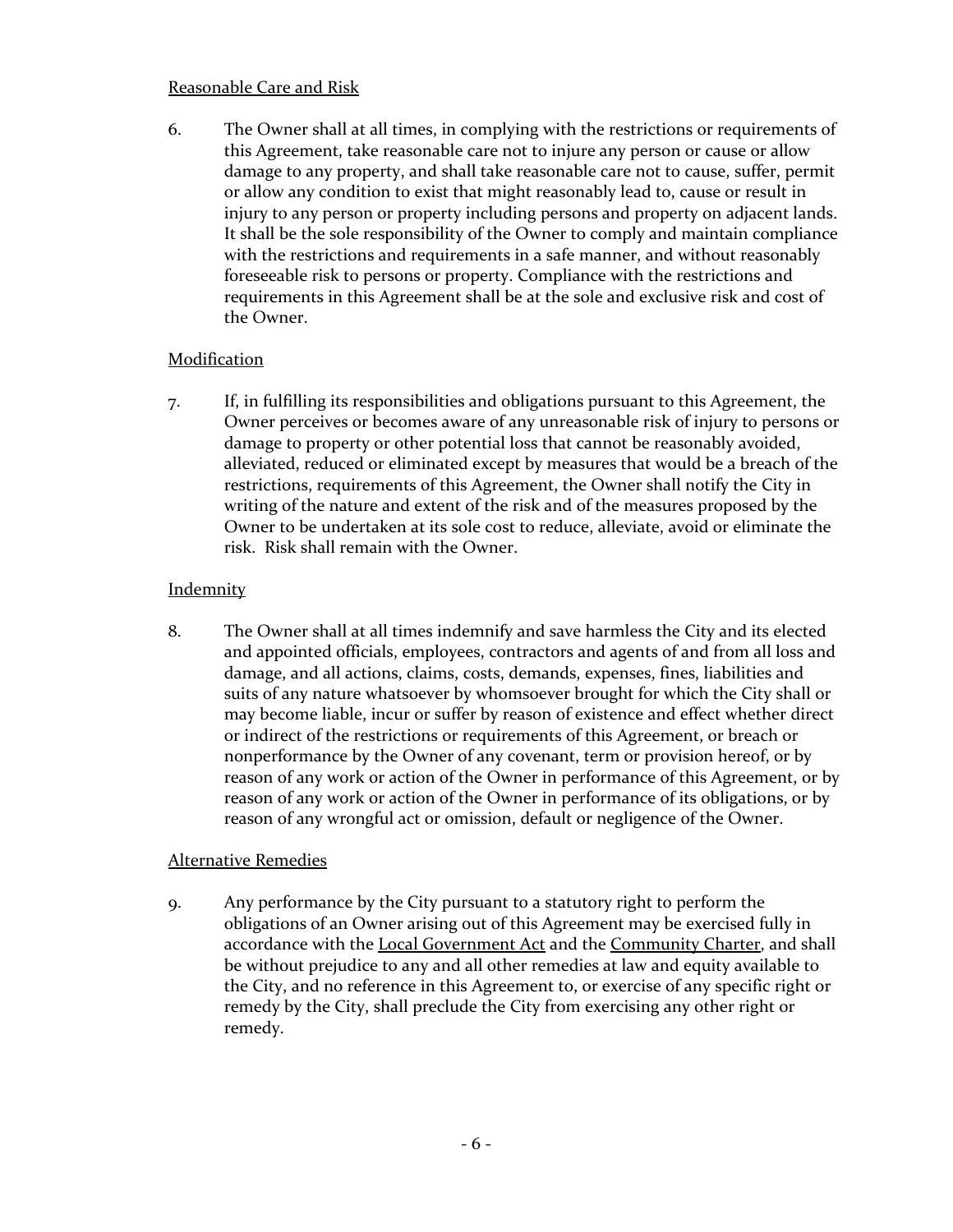# Damages

10. The Owner covenants and agrees that the measure of damages for any breach of the restrictions or requirements of this Agreement shall include, but shall not be limited to, the actual cost and expense of all administration, labour, materials, equipment, services and work required for all remedial acts necessary to fully relocate, restore, rehabilitate, replace, repair or maintain the building, structure, improvements on or features of the Lands having *heritage value* and *heritage character* to be protected, conserved, preserved or kept in its natural state. The nature and extent of any breach of the said restrictions and requirements, and the nature and extent of any relocation, restoration, rehabilitation, replacement, maintenance or remedial work or action of any nature required to remedy such breach shall be determined by the City by reference to the Conservation Plan, and Sections 2 and 4 of this Agreement.

#### No Waiver

11. No restrictions, requirements or other provisions in this Agreement shall be deemed to have been waived by the City unless a written waiver authorized by resolution of the Council and signed by an officer of the City has first been obtained, and without limiting the generality of the foregoing, no condoning, excusing or overlooking by the City on previous occasions of any default or any previous written waiver shall be taken to operate as a waiver by the City of any subsequent default or in any way to defeat or affect the rights of remedies to the City.

#### **Statutory Authority and Proprietary Rights**

12. Nothing in this Agreement shall limit, impair, fetter, or derogate from the statutory powers of the City all of which powers may be exercised by the City from time to time and at any time to the fullest extent that the City is enabled and no permissive bylaw enacted by the City, or permit, license or *approval*, granted, made or issued hereunder, or pursuant to statute, by the City shall stop, limit or impair the City from relying upon and enforcing this Agreement.

# Compliance with Laws

13. Despite any provision of this Agreement, the Owner shall comply with all laws, including bylaws of the City and all regulations and orders of any authority having jurisdiction, and to the extent only that such laws, regulations and orders are mandatory and necessarily require the breach of any restriction or positive obligation of this Agreement to be observed or performed by the Owner, or less than strict compliance with the terms hereof, then the Owner upon sixty (60) days' written notice to the City shall be excused from complying with such restrictions or performing such obligation and such restriction or obligation shall be suspended but only to the extent and for the time that such mandatory law, regulation or order is inconsistent with compliance with the said restrictions or obligations.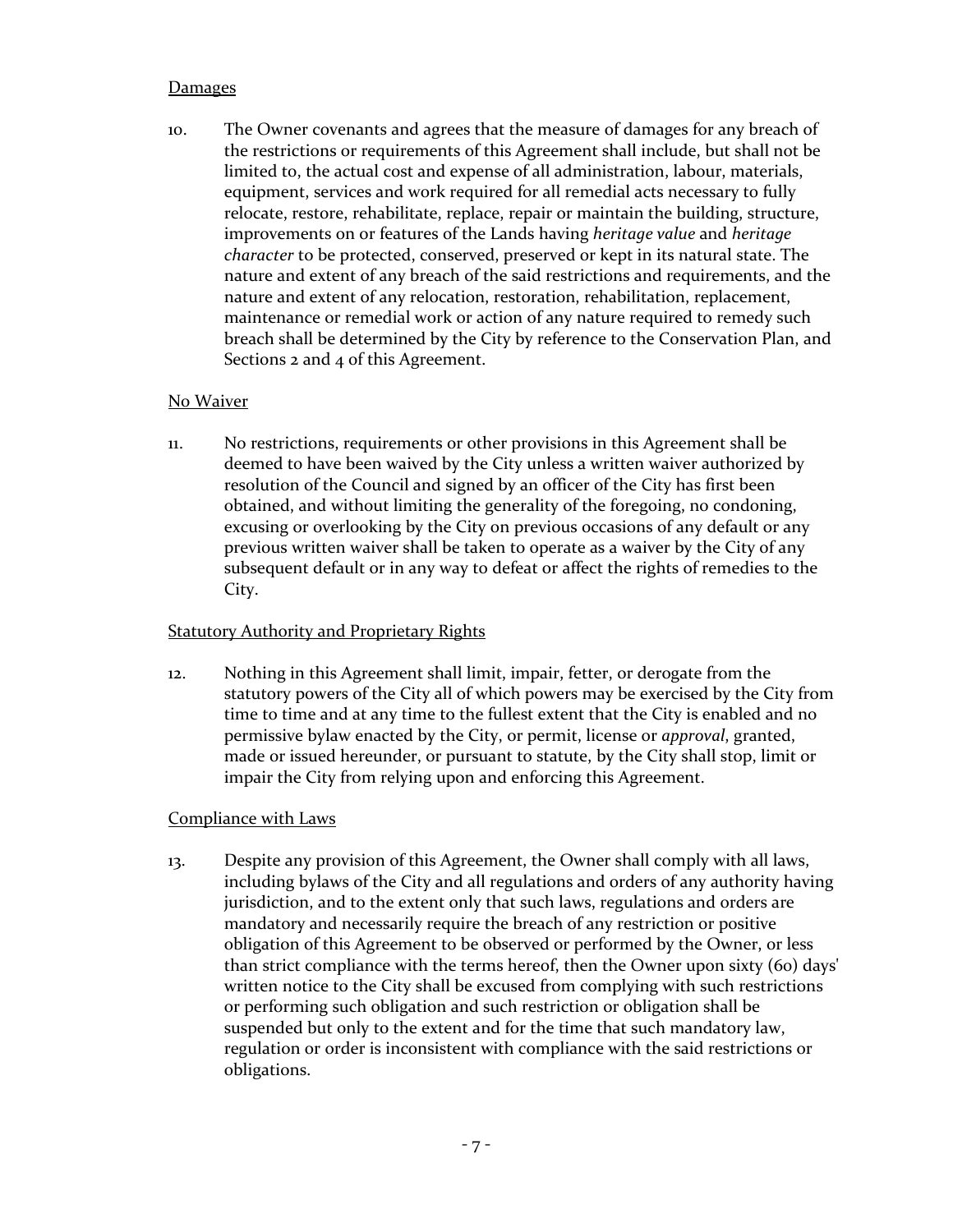#### **Notice**

14. Any notice to be given under this Agreement shall be in writing and may be either delivered personally or sent by prepaid registered mail and if so mailed shall be deemed to have been given five (5) days following the date upon which it was mailed. The address of the parties for the purpose of notice shall be as follows:

If to the City:

Attention: City Clerk CITY OF SURREY 14245 56 Avenue Surrey, British Columbia V3X 3A2

If to the Owner:

0761210 B.C. LTD., INC.NO. 761210 5757 136 Street Surrey, British Columbia V3X 1J4

Any party may at any time give notice in writing to the other of any change of address and after the third day of giving of the notice, the address specified in the notice shall be the address of the party for the giving of notices.

If title to the Lands is transferred to a new Owner, the new Owner shall provide notice in writing to the City within 15 days of such a transfer providing the name of the new Owner, the contact for notice if it is different than the Owner and the new address to which notices are to be sent.

#### Arbitration

- 15. The Owner, if dissatisfied with the City's interpretation of the Conservation Plan and any determination pursuant to Section 1(a) of this Agreement, may require that the matter be decided and determined by binding arbitration as follows:
	- (a) The Owner must, within thirty (30) days of any exercise of discretion by the City, give notice to the City of its intention to dispute and in such notice shall name a member in good standing of the Architectural Institute of British Columbia who has agreed to act as an arbitrator;
	- (b) The City shall within thirty (30) days of receipt of the aforesaid notice either accept the Owner's arbitrator, or name another with the same qualifications willing to act, and shall give notice of the same to the Owner;
	- (c) Where each of the Owner and the City have named an arbitrator, the two arbitrators shall within thirty (30) days of the City's notice pursuant to Section 15(b) appoint a third arbitrator having the same qualifications and the three arbitrators shall decide the dispute;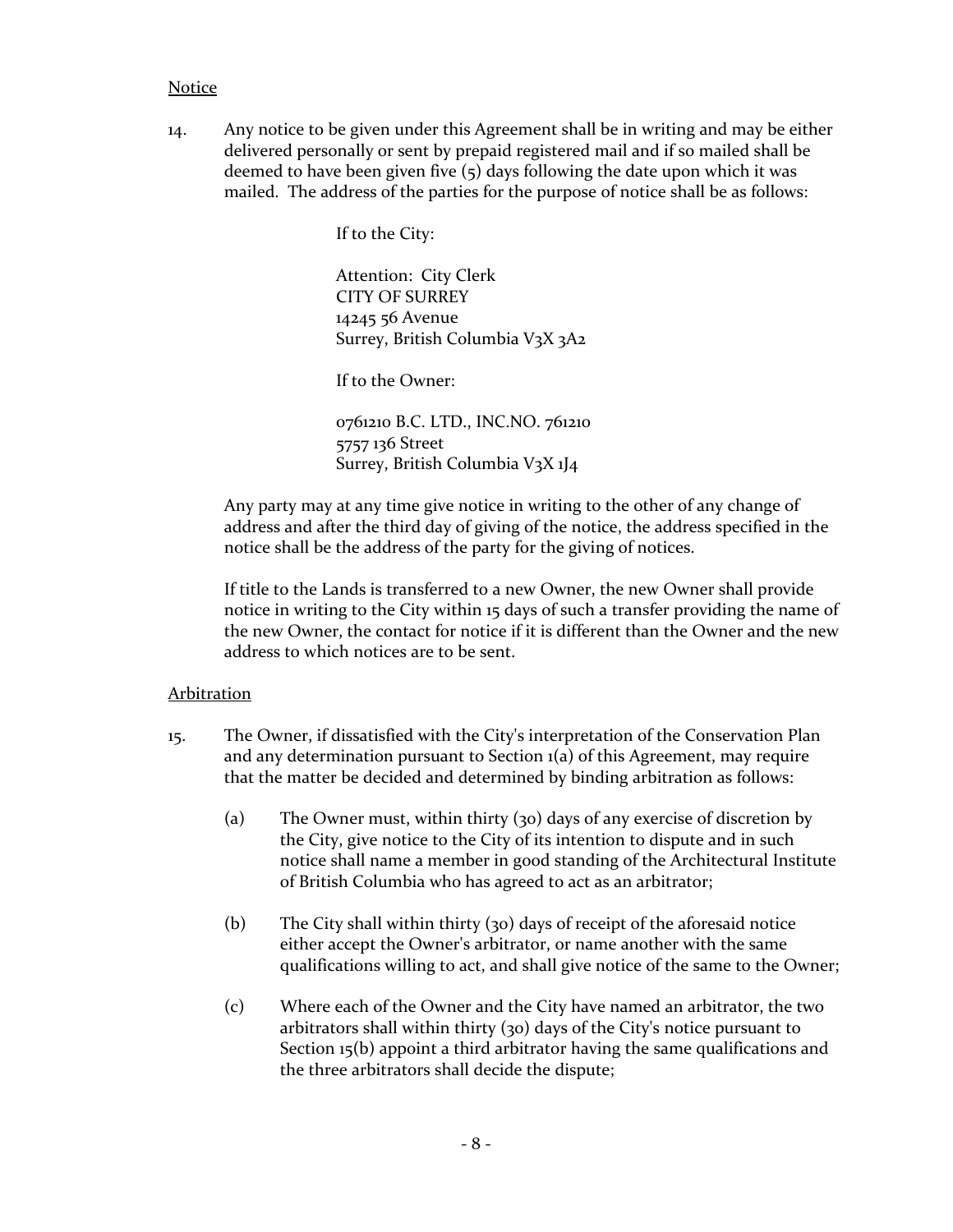- (d) Where the City accepts the arbitrator first selected by the Owner, that arbitrator shall act as a single arbitrator and forthwith decide the dispute;
- (e) Any arbitrator's decision in respect of the exercise of discretion by the City shall be final, conclusive and binding on all parties;
- (f) The arbitrator shall award the prevailing party full compensation for all costs and expenses of the arbitrator, costs and fees of the proceedings and solicitor-client costs and expenses; and
- (g) The arbitrator shall issue a final decision regarding the dispute within twenty-five (25) business days after the arbitrator's appointment, subject to extension of that time by agreement of the parties.
- 16. Without limiting the City's power of inspection conferred by statute and in addition to that power, the City shall be entitled at all reasonable times and with reasonable notice to enter onto the Lands from time to time for the purpose of ensuring that the Owner is fully observing and performing all of the restrictions and requirements in this Agreement to be observed and performed by the Owner, and wherever possible, when an inspection of the Lands is undertaken, the City shall provide reasonable notice to the Owner.

# **Headings**

17. The headings in this Agreement are inserted for convenience only and shall not affect the construction of this Agreement or any of its provisions.

# **Schedules**

18. All schedules to this Agreement are incorporated into and form part of this Agreement.

# Number and Gender

19. Whenever the singular or masculine or neuter is used in this Agreement, the same shall be construed to mean the plural or feminine or body corporate where the context so requires.

# **Interpretation**

20. Terms used in this Agreement that are italicized are defined in the Local Government Act, and the Heritage Conservation Act, R.S.B.C. 1996, Chapter 187, as amended, re-enacted or consolidated from time to time and any successor statute, and shall take their meaning from those Acts.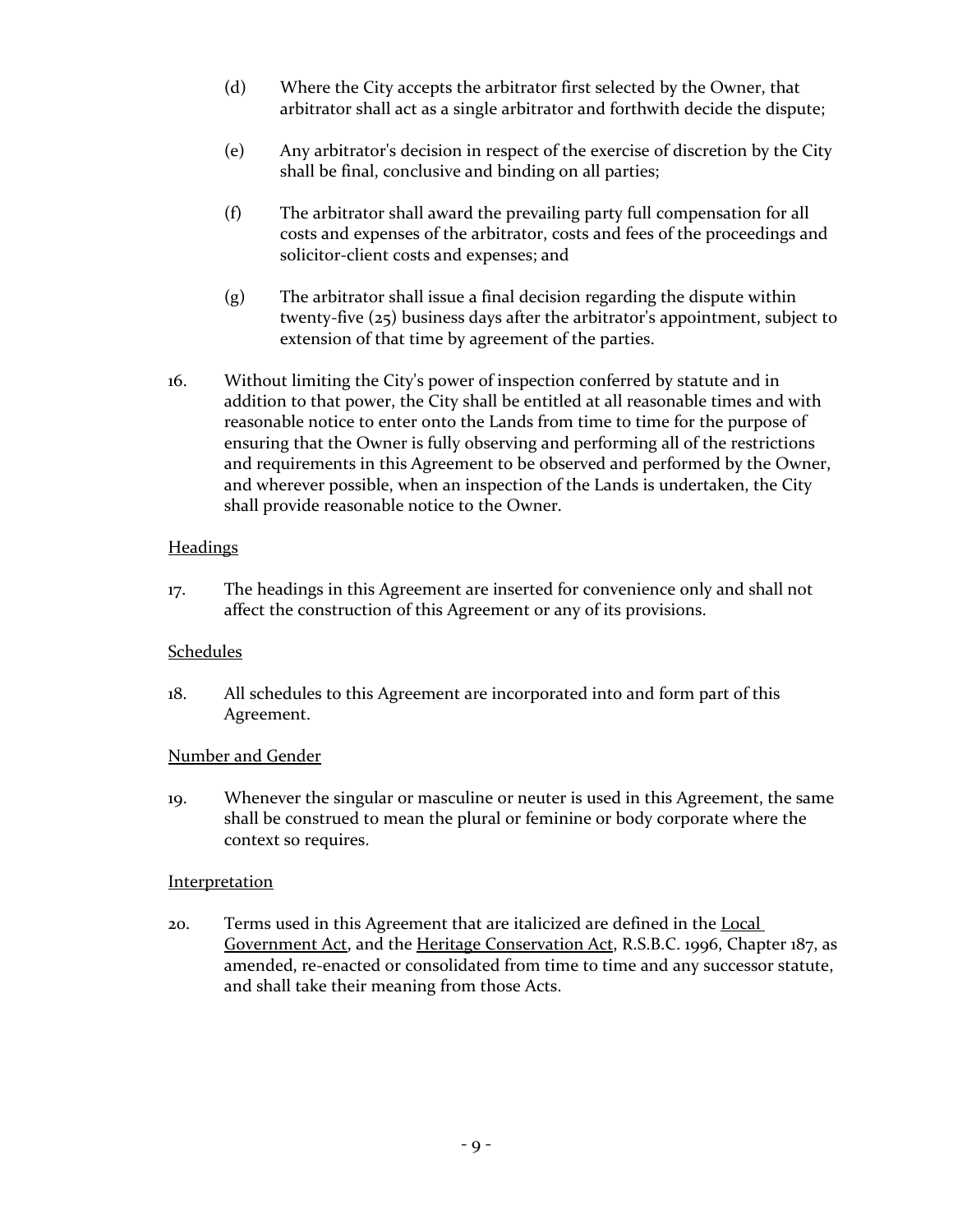### Successors Bound

21. All restrictions, rights and liabilities imposed upon or given to the respective parties under this Agreement shall extend to and be binding upon their respective heirs, executors, administrators, successors and assigns. When the Owner is more than one party they shall be bound jointly and severally by the terms, covenants and agreements on the part of the Owner.

### Notice to be Filed

22. Notice of this Agreement and amendments to it will be filed in the Land Title Office and once filed, this Agreement and amendments will be binding on all persons who acquire an interest in the Lands.

IN WITNESS WHEREOF the Owner and the City have executed this Agreement as of the date first above written.

**0761210 B.C. LTD., INC.NO. 761210** by its authorized signatory

\_\_\_\_\_\_\_\_\_\_\_\_\_\_\_\_\_\_\_\_\_\_\_\_\_\_\_\_\_\_

\_\_\_\_\_\_\_\_\_\_\_\_\_\_\_\_\_\_\_\_\_\_\_\_\_\_\_\_\_\_

\_\_\_\_\_\_\_\_\_\_\_\_\_\_\_\_\_\_\_\_\_\_\_\_\_\_\_\_\_\_

Jolly Saluja

**CITY OF SURREY**

Dianne Watts Mayor

Jane Sullivan City Clerk

v:\wp-docs\admin & policy\13data\oct-dec\11191142es.docx DRV 12/12/13 10:53 AM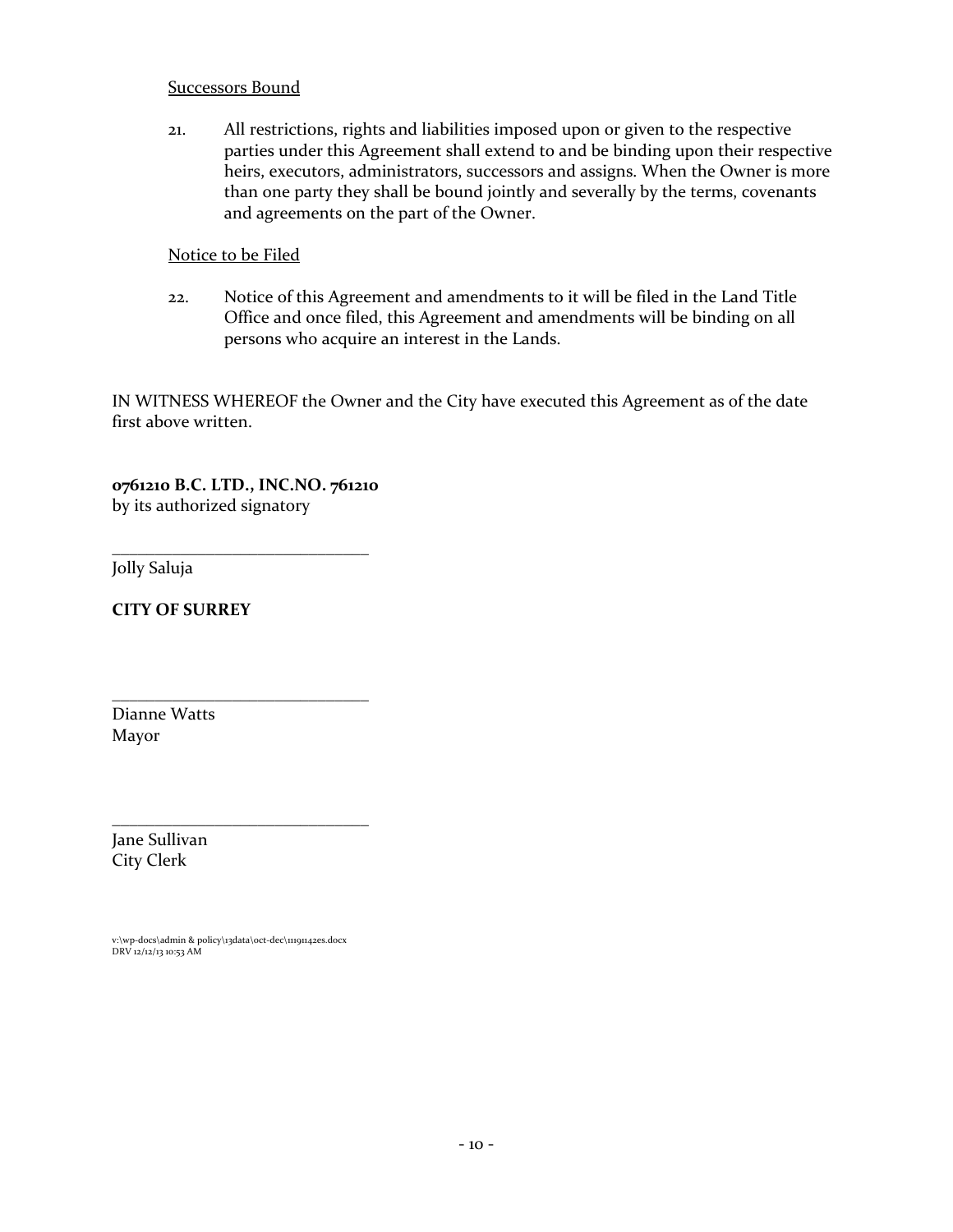# **SCHEDULE "A" CONSERVATION PLAN**

#### **PART I – HISTORICAL AND ARCHITECTURAL BACKGROUND**

#### **1. Description of Historic Place**

The George E. Lawrence House, 18431 - Fraser Highway, is a modest one and one-half storey wood-frame vernacular residence. The House features a side-gable roof with a cross-gable roof dormer, wooden drop siding and whalebone bargeboards. It is situated in the historic Clayton area in the City of Surrey.

### **2. Heritage Value of Historic Place**

Built in 1908, the George E. Lawrence House is significant as a good example of an early homestead in the Clayton neighbourhood of the City of Surrey, British Columbia, with modest vernacular features. The typology of the George E. Lawrence House has value as a tangible reminder of Surrey's agricultural roots.

The George E. Lawrence House has historical value as one of the few extant buildings of its type in Surrey and for its association with the farming and ranching practices of the late 1800s and early 1900s, which were fuelled by the agricultural dependent economy of the Fraser Valley. After the New Westminster South Railway laid track in the Surrey area in 1891, development increased as more families arrived from Europe and Western Canada to settle in the lowland area. The arrival of the Great Northern Railway in 1909 established the area as a successful rural community, a reputation that was furthered still by the creation of the B.C. Electric Interurban Line in 1910. The George E. Lawrence House was built in 1908 at the height of the development boom in the Clayton area, and quality materials, good craftsmanship, and minimal architectural embellishment characterize its construction. The George E. Lawrence House is typical of the farmhouses of the era, of which few remain in Surrey.

The 1908 George E. Lawrence House is also significant for its association with Surrey pioneer and farmer, George E. Lawrence (1855-1940). Born in Scotland in 1855, George E. Lawrence travelled to Canada in 1886 and made his way to British Columbia, settling in Surrey in 1888. After farming the land for a few years, Lawrence ventured into politics and was elected Councillor of Hall's Prairie in 1905 through to 1906. In 1907 the Lawrence family logged and cleared a large parcel of land along Yale Road, and in 1908 they constructed their homestead. George E. Lawrence was an influential and well-known man in the early days of the development of Surrey, ranching, farming, and growing fruit on his land. In the 1920s George E. Lawrence began subdividing the land on which is homestead was located, selling the sections off to soldiers returning home from the First World War. Lawrence died in the 18431 - Fraser Highway house on November 19, 1940, only eight days after his 85th birthday. The House remains as a reminder of his contribution to the importance of agriculture in the history of the City of Surrey.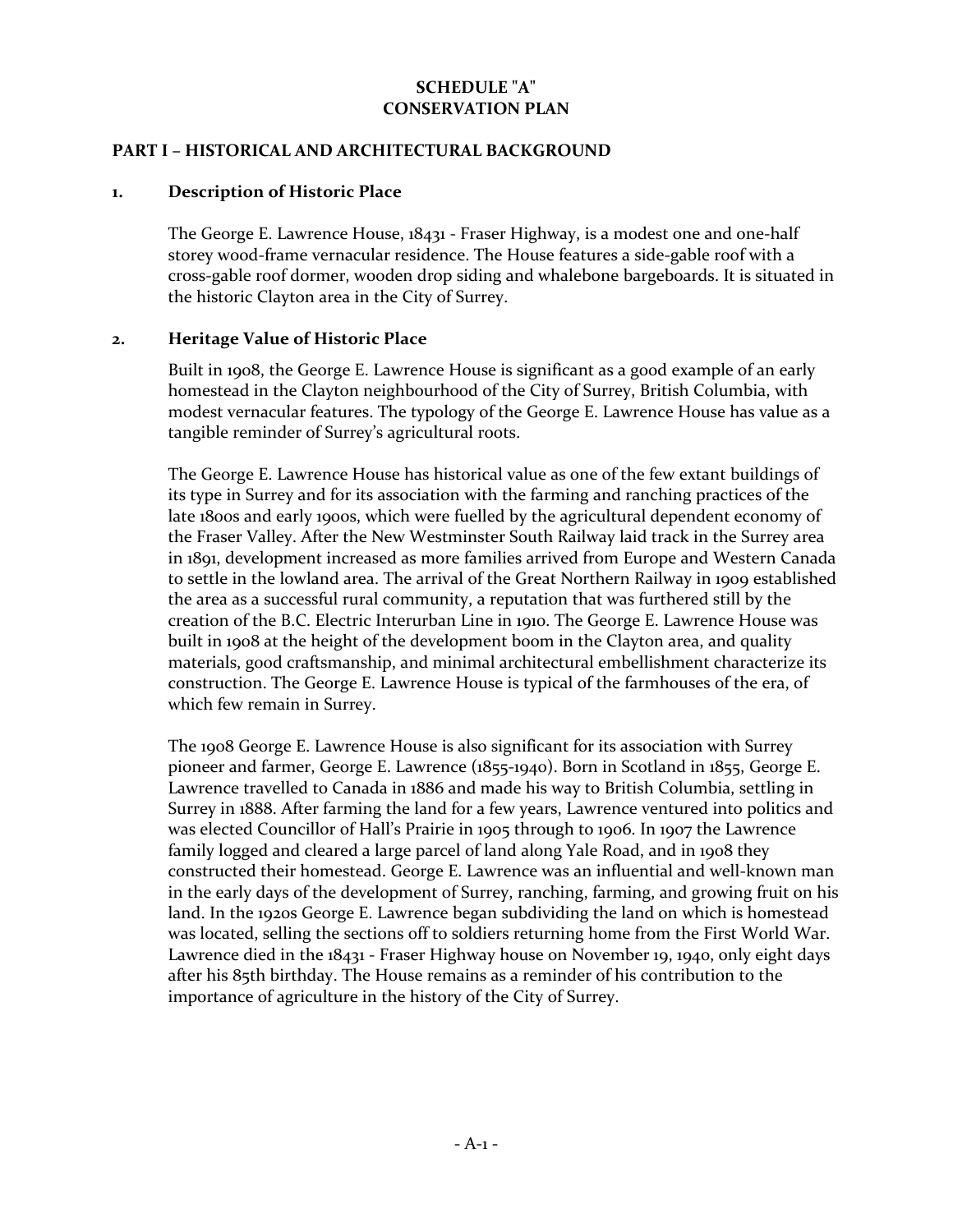# **3. Character Defining Elements**

Key elements that define the heritage character of the George E. Lawrence House include its:

- location on the original parcel of land along what is now the Fraser Highway;
- rural residential form, scale, and massing as expressed by its one and one-half storey height, medium pitched side-gable roof with cross-gable dormer at the front, and entrance porch with shed roof at the front entrance;
- wood-frame construction with wooden drop-siding and cornerboards;
- Vernacular farmhouse influences such as its simple square plan, whalebone bargeboards, and closed soffits; and
- original window openings and wooden window frames.

# **4. Existing Exterior Appearance and Features**

Situated along the Fraser Highway in the City of Surrey, the George E. Lawrence House is a one and one-half storey wood frame structure with wooden drop siding and a side-gable roof. This historic dwelling is characterized by its cross-gable dormer, closed soffits, whalebone bargeboards, and front porch with shed roof. Initially constructed with two interior red-brick chimneys, these chimneys were removed and replaced with a later concrete block chimney on the south elevation. Additional alterations to the House are minimal and include an enclosed addition at the rear with a shed roof. The House retained its character-defining elements until it suffered significant damage from fire and vandalism. At present the roof and gables are severely damaged, the surviving windows and doors are boarded over and ongoing deterioration of historic fabric due to water ingress and weathering is evident. Photos of the House are included in the DL&A Plan.

# **PART II – MAINTENANCE, STANDARDS AND PERMIT APPROVALS**

# **1. General**

# **A. Requirement to Commence Renovations**

The replication of the George E. Lawrence House, including works that are consistent with Part III – Restoration Standards and Specifications, must commence within 60 days following the adoption of a bylaw to enter into this Agreement.

# **B. Maintenance Strategy**

The strategy to ensure ongoing conservation of the House shall consist of a Maintenance Plan prepared with input from a Conservation Architect or qualified Heritage Consultant who is acceptable to the City. Issues to be addressed include water penetration and damage from sun, wind, weather and animals. Maintenance includes painting or staining, sealing, weather-stripping and the like.

The Owner shall submit a Maintenance Plan for review and approval by the General Manager, Planning and Development and the Heritage Advisory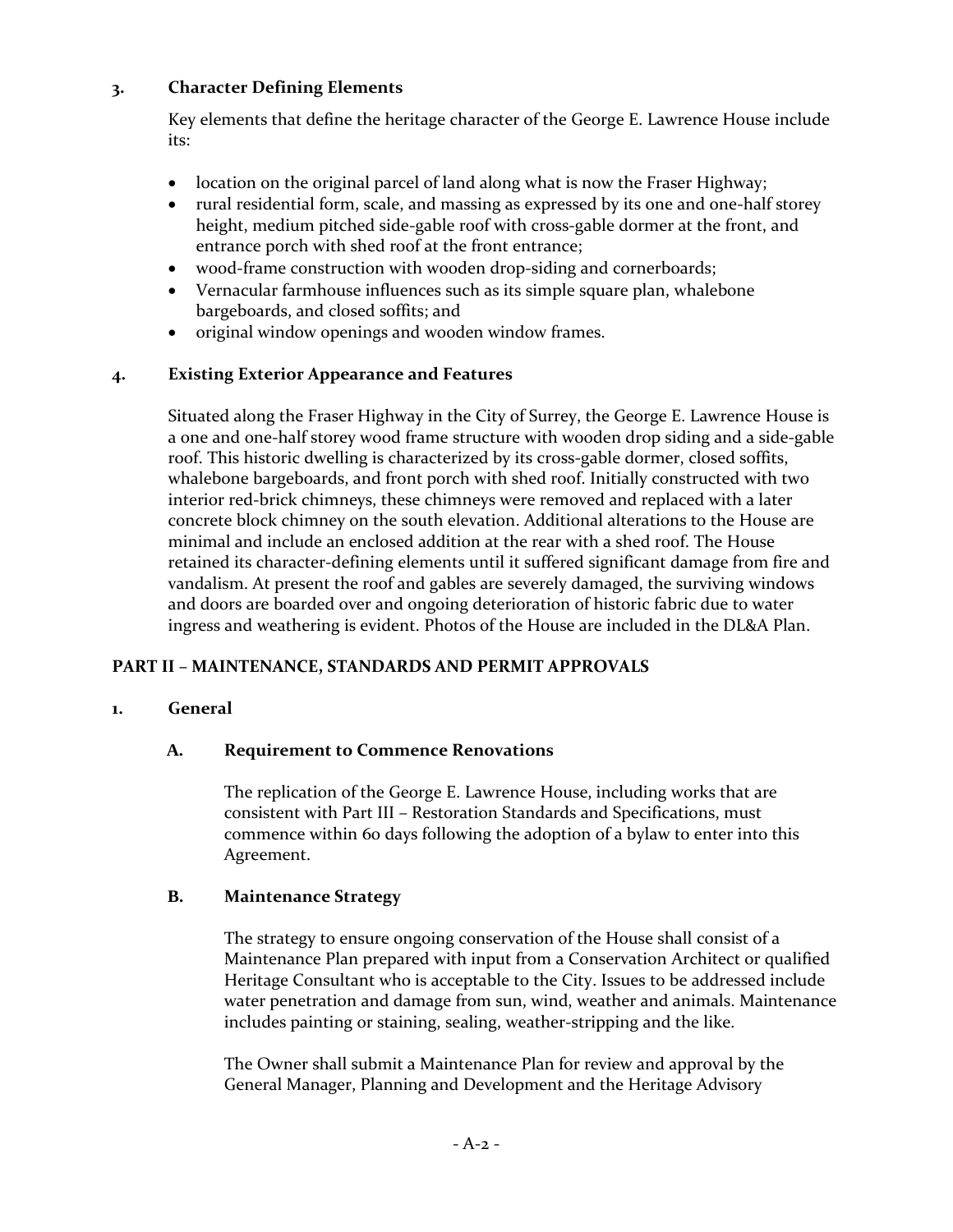Commission within one year of the adoption of a bylaw to enter into this Agreement.

If the intent is to have a strata titled development, the Owner as the owner developer will insure that the maintenance requirements discussed in this Agreement will be set out within the bylaws governing the strata titled development before the first meeting of the owners of the strata development. The bylaws that reflect these maintenance requirements, and the maintenance requirements themselves, shall not be changed without the prior written consent of the City.

# **C. Amending an Established Maintenance Strategy**

An Owner may apply to the City to amend an existing Maintenance Plan. Any amendment is subject to approval by the General Manager, Planning and Development, and if deemed necessary by the General Manager, Planning and Development, the approval of the Heritage Advisory Commission.

# **2. Timing and Phasing**

With respect to the phasing or timing of commencement or completion of action applying to the Lands, the deconstruction and salvage of materials from the George E. Lawrence House must be completed within 60 days following the adoption of a bylaw to enter into this Agreement and be carried out pursuant to a demolition permit issued by the City authorizing the works. The replication of the George E. Lawrence House must commence within 60 days following the adoption of a bylaw to enter into this Agreement. The replication of the George E. Lawrence House shall be included and completed in the first phase of development of the Lands and be carried out pursuant to a building permit issued by the City authorizing the works. The Owner shall insure that the replication of the George E. Lawrence House is completed and a final occupancy permit or equivalent for the House shall be issued before occupancy being granted to the residential units forming the first phase of development. Should the replication of the George E. Lawrence House be less than 50% completed within the first phase of development, a bond equal to the full construction costs must be provided to the City.

# **3. Heritage Alteration Permit(s) Approval**

A. Changes to the building, structure, or the exterior appearance of the House, features on the Lands identified in the Conservation Plan or character-defining elements may require the Owner to apply for a heritage alteration permit or obtain approval from the City.

Proposed changes shall be referred to the Planning & Development Department of the City prior to the commencement of any work to determine if the changes require or do not require a heritage alteration permit.

B. A heritage alteration permit may not be required for minor alterations including, but not limited to, the following: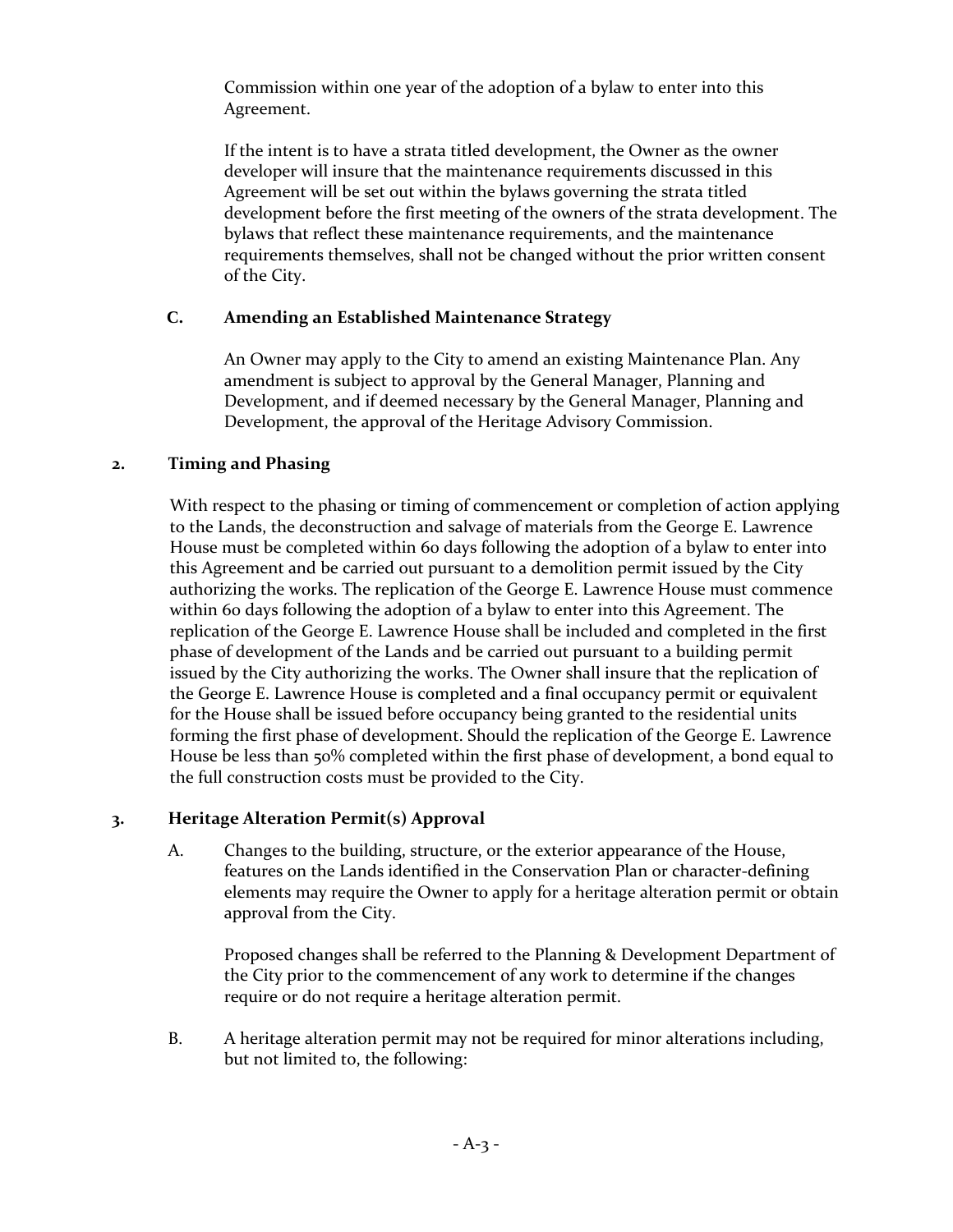- (a) changes to the Conservation Plan that are considered by the City Architect to be minor in nature and not affecting the character-defining elements of the House;
- (b) restorations considered by the City Architect to be consistent with the original design, being made to replace stylistically foreign elements and done in consultation with an independent conservation architect or qualified heritage consultant acceptable to the City; or
- (c) simple repair and maintenance of existing elements not affecting the building structure, exterior or interior appearance of the House.
- C. A heritage alteration permit shall be required for all but minor alterations including, but not limited to, the following:
	- (a) changes to the structure of the House;
	- (b) changes to the exterior appearance of the House;
	- (c) replacement of existing elements and/or construction of additions to the House;
	- (d) changes to the external appearance of the House due to interior renovations.

If a heritage alteration permit is determined to be required, the Owner shall apply to the City for a heritage alteration permit before undertaking any of the works listed in this Section 3.C.

After the heritage alteration permit application is submitted, the heritage alteration permit will be considered for issuance by City Council upon the recommendation of the General Manager of Planning and Development and the Heritage Advisory Commission, or by a City official delegated by City Council.

# **4. Building Permit Approval**

Construction, alterations or other actions to be authorized by a building permit shall be consistent with Section 3 of Part II, Part III and attachments to this Conservation Plan, the DL&A Plan, and heritage alteration permits sanctioning construction, alterations or other actions.

# **5. Conditions**

- A. The works specified in Part III and attachments to this Conservation Plan shall be supervised by a conservation architect or qualified heritage consultant acceptable to the City.
- B. The works specified in Part III and attachments to this Conservation Plan shall be approved by a conservation architect or qualified heritage consultant acceptable to the City prior to the City granting final building approval.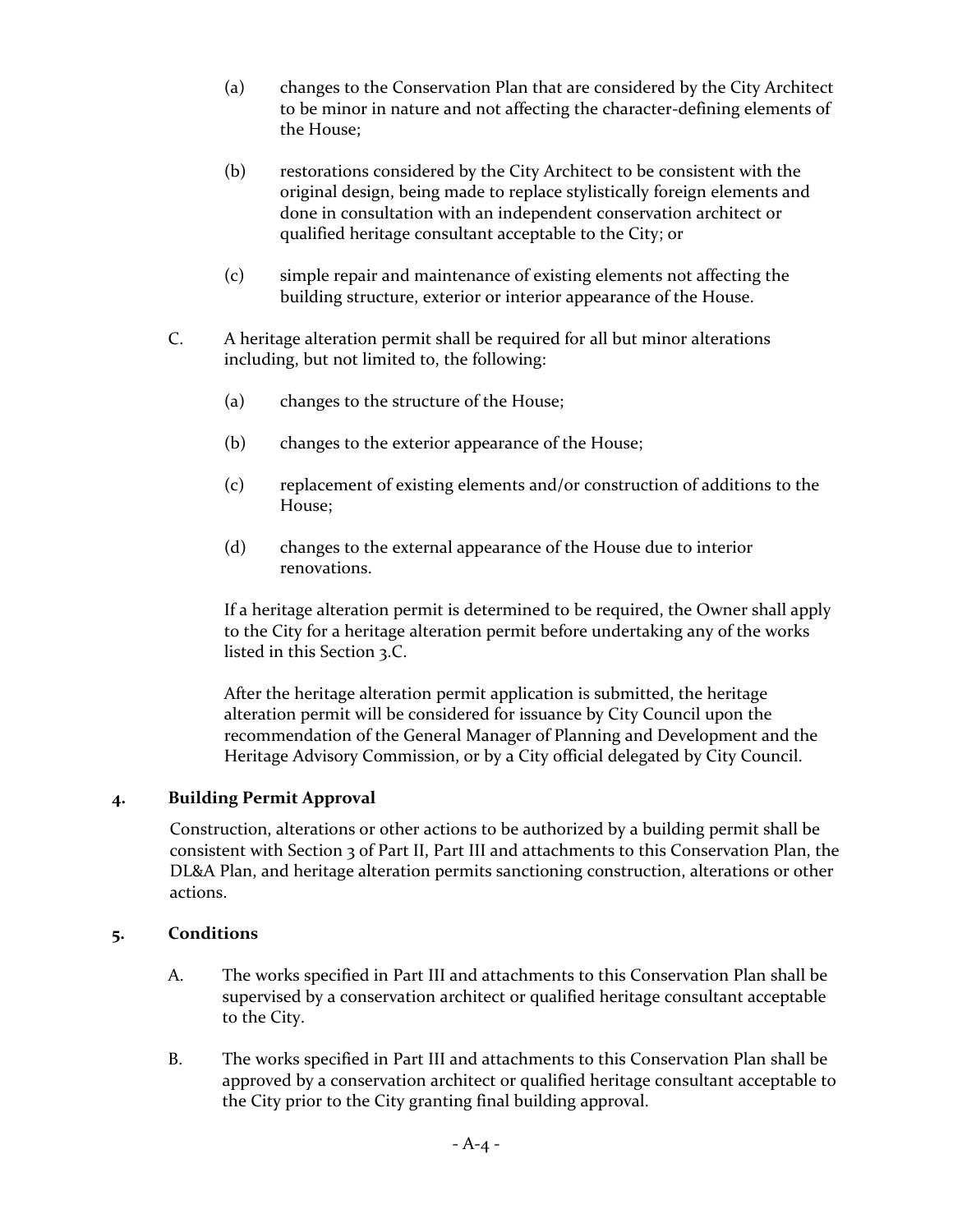# **PART III – RESTORATION STANDARDS AND SPECIFICATIONS**

# **1. Foundation:**

The George E. Lawrence House replica will be constructed on a new concrete foundation located at the southeast corner of the Lands. The new foundation shall be the same material (aggregate, colour, and strength) as the existing House's foundation. Note the building is to be a maximum .3m above grade. Refer to section 2.1.2 Foundation in the DL&A Plan.

# **2. Roof Structure, Cladding, Rainwater Disposal, and Chimneys:**

The historic roof structure, including the roofline, angle, height, dormers, and closed soffits shall be replicated using materials to match original. Re-roof with cedar shingles to match the original roofing material. Install historically sympathetic replacement gutters and downspouts (install or paint a colour similar to siding). Connect new drains to storm water/perimeter drain system. Rebuild 2 new chimneys in red brick above roofline using historically accurate lime-based mortar colour. Refer to photographs and drawings for locations, dimensions and details (corbelling). Refer to sections 2.5.1 Roof Type, 2.5.2 Rainwater Disposal, and 2.5.3 Chimney in the DL&A Plan.

# **3. Building Envelope, Wood Detailing and Trims, Windows and Doors:**

Measure and document the profile, dimensions, overlap, and exposed surface of the existing drop siding. Salvage siding samples to be used for replicating the existing drop siding. Remove siding in repairable condition and install on new House. Replace damaged siding to match existing in material, profile, and dimensions. Combed or textured lumber, vinyl siding, or fibre cement siding is not acceptable. Refer to sections 2.2 Walls and 2.2.1 Siding in the DL&A Plan.

Remove window, door, and decorative trim in repairable condition and install on the new House. Salvage examples of window and door trim for replication. Salvage where possible examples of cornerboards and bargeboards to be used for replicating severely damaged elements. Measure and document the existing profile, dimensions, and location. Replication of window trim, door trim, cornerboards, bargeboards and other decorative trim should match the existing trim in material, profile and dimensions. Install replica window trim, door trim, cornerboards, bargeboards and other decorative trim in same location as existing. Refer to sections 2.2.2 Window Trim, 2.2.3 Door Trim, 2.2.4 Decorative Trim in the DL&A Plan.

On the front entrance porch, salvage where possible wooden siding and tongue & groove boards. Measure and document the existing profiles, dimensions, and locations. Replication of siding and tongue & groove boards should match the existing in material, profile and dimensions. Install replica siding and boards in same locations as existing. Rebuild new front stairs in wood. Refer to sections 2.3.1 Front Entrance Porch and 2.3.3 Front Stairs in the DL&A Plan.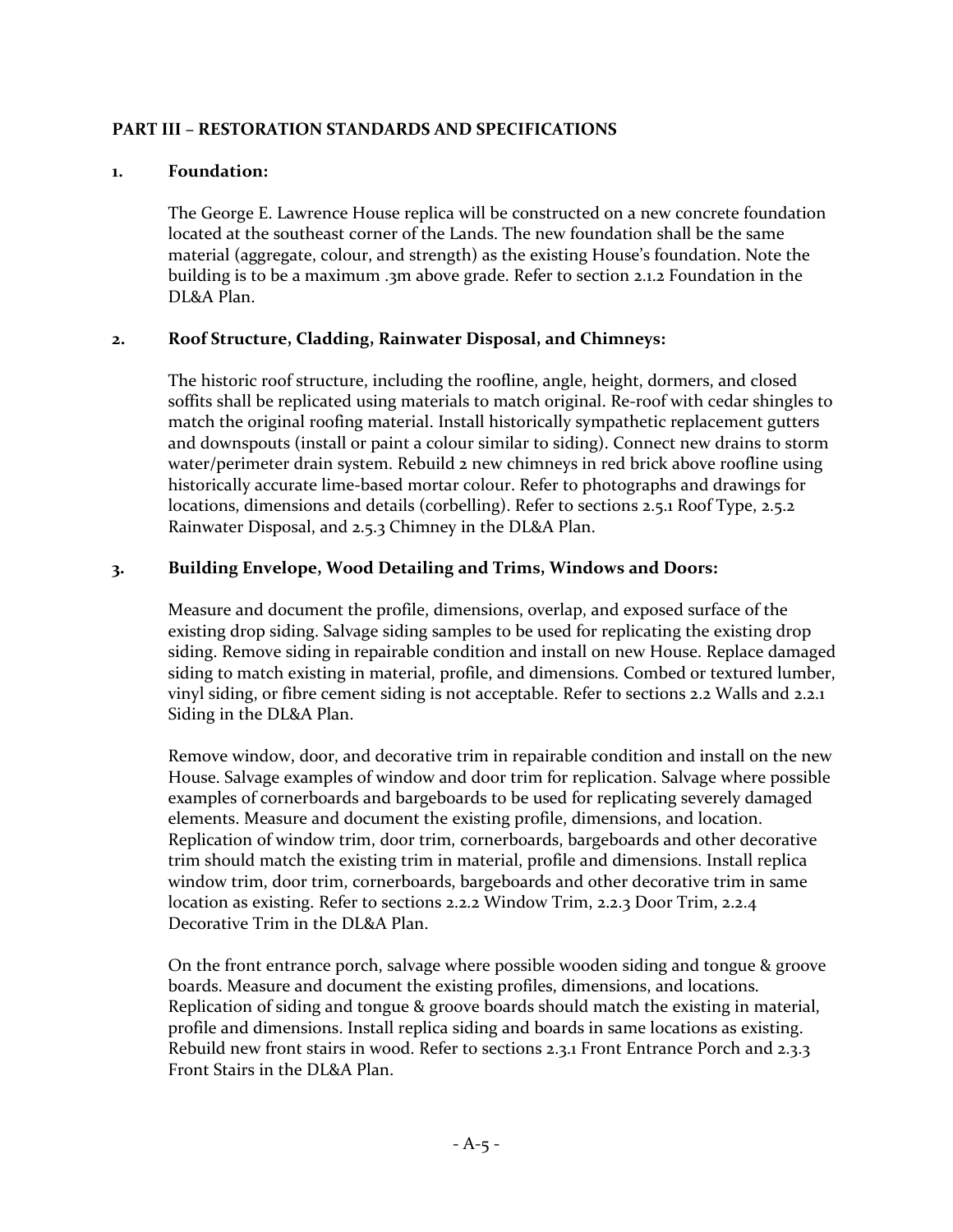Remove boards that currently cover windows, salvage and document sashes and frames where possible. Replicate the original window style and profiles, based on the remaining examples and photographs. Do not install vinyl or metal-clad windows as these systems are not sympathetic to the heritage character of the House. Install new sympathetic 2-over-2 wood sash windows matching original in terms of style, proportion and material. Refer to section 2.4.1 Windows in the DL&A Plan.

Replace all exterior wooden doors in kind to match historic character of House. Use new hardware that is suitable for the historic character of the House while meeting code requirements. Refer to section 2.4.2 Door in the DL&A Plan.

The following preliminary colour scheme is to be verified by a conservation architect or qualified heritage consultant acceptable to the City once paint sampling is complete:

- Siding: Oxford Ivory VC-1
- Trim and decorative elements: Comox Green VC-19
- Window Sash/Accent: Gloss Black VC-35
- Doors: Gloss Black VC-35

Refer to section 2.6 Paint Finish in the DL&A Plan.

### **4. Interior Condition:**

Except as provided for in this Conservation Plan, changes to the interior of the House that affect the exterior appearance of the House are not permitted without prior issuance of a heritage alteration permit.

# **5. New Construction:**

New construction not provided for in this Conservation Plan will be subject to a heritage alteration permit.

The addition with shed roof at the rear was built at a later date than the original construction. A new addition shall be designed that accommodates new washrooms.

# **6. Landscaping, Fences, and Street Interface:**

*Landscaping* along Fraser Highway shall be designed in a manner to allow the House to be visible from Fraser Highway. *Landscaping* in the vicinity of the House shall be planted and maintained as required in the development permit issued by Council for the Lands.

# **7. Accessory Buildings and Structures:**

No placement of accessory buildings or structures shall be permitted within 3 metres of the House without first obtaining a heritage alteration permit.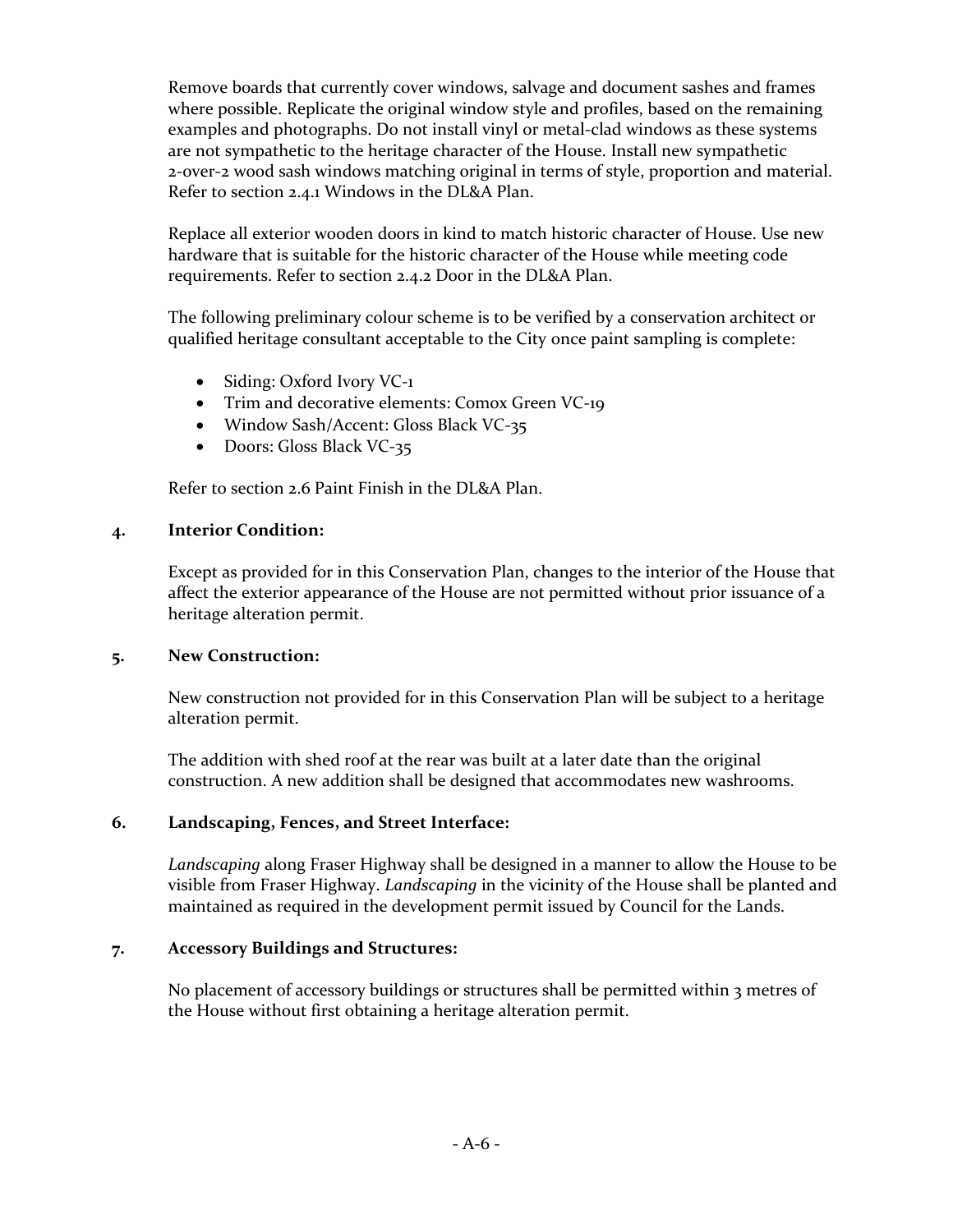# **8. Plans and Elevations:**

The plans and elevations attached as Appendix "A" form part of this Heritage Conservation Plan. These attachments depict the above described and additional details regarding the standards and specifications for replication or maintenance to be undertaken and completed pursuant to this Conservation Plan.

### **9. Other:**

Minor changes to the provisions of Part III that do not affect the character defining elements or that improve the authenticity of the restorations, may be approved by the City Architect, in consultation with the Heritage Advisory Commission.

(Note: Terms used in Schedule "A" of this Agreement that are italicized are defined in "Surrey Zoning By-law, 1993, No. 12000", as amended, and shall take their meaning from the Bylaw.)

v:\wp-docs\admin & policy\13data\oct-dec\11191142es.docx DRV 12/12/13 10:53 AM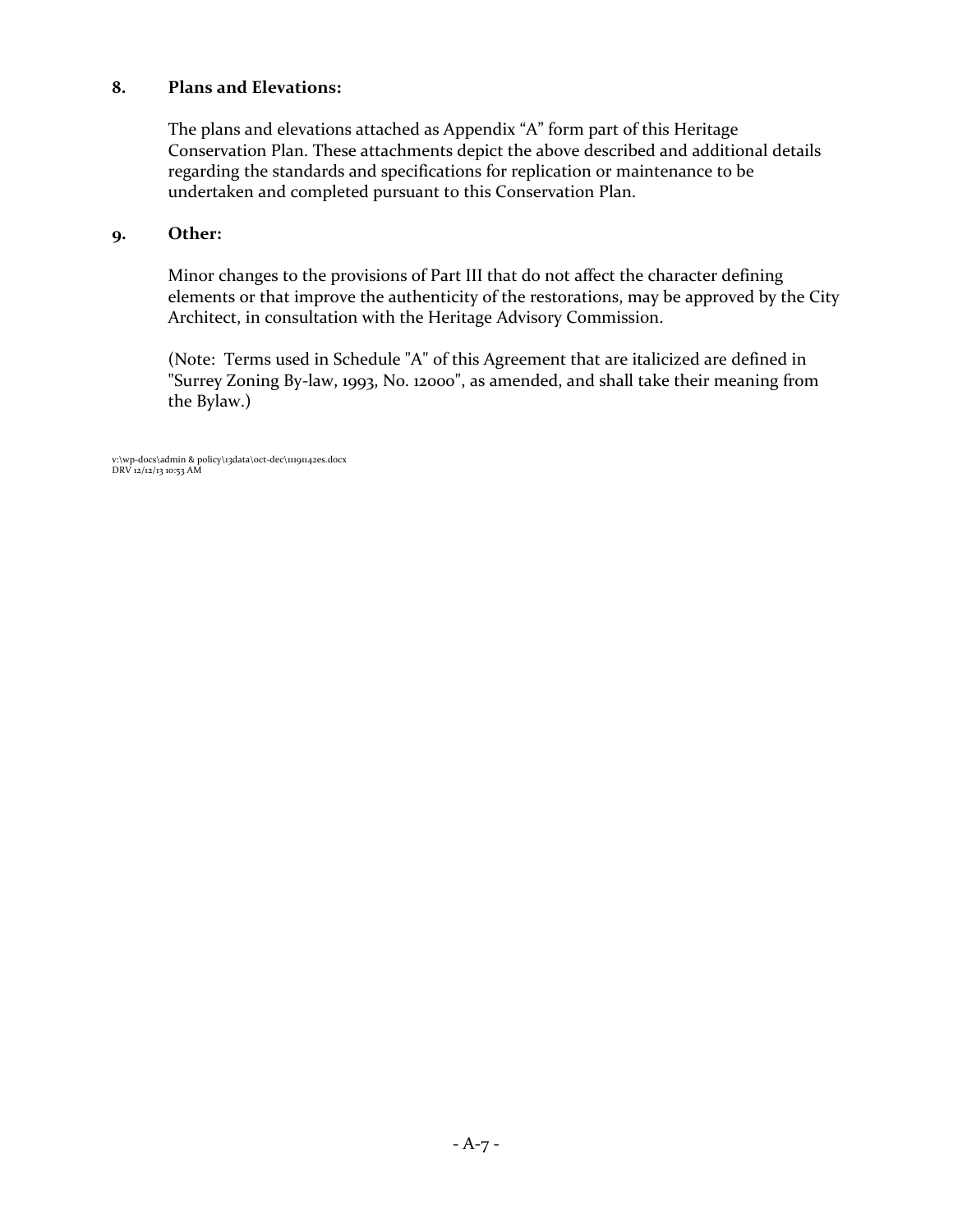**Appendix "A"**

# **Plans and Elevations**

(Attachment beginning on the next page)